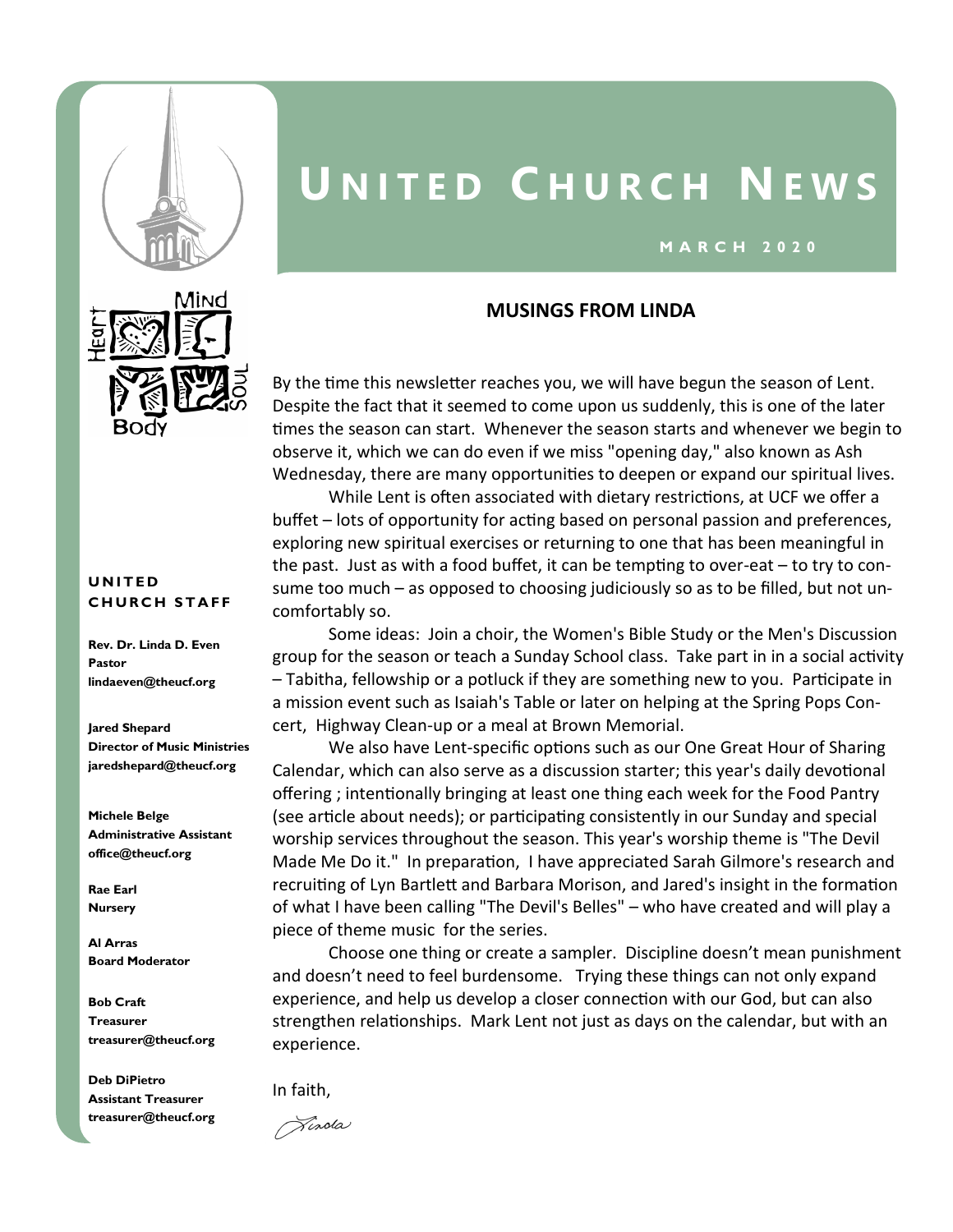#### **P A G E 2**

#### **ABOUT THE DEVIL'S QUARTER AND THE DEVIL'S BELLES**

In a previous church, our music director had a tradition of having something I thought was called "The Devil's Quartet" played at various points in the Lenten season – a particularly discordant piece of music. I could no long remember if "quartet" referred to the name of a piece of music or the number of people playing. I asked Sarah Gilmore if she knew anything about it. She didn't, but was happy to do some research. As it turned out my memory was slightly more flawed. The reference was not to "quartet" but to *"quarters"-* **a way** of playing bells. Sarah, Barb and Lyn taught themselves to play from You-tube videos. Jared was listening to them one evening and provided additional information and another bell.

He referred me to the link *Diabolos in Musica* for more information. Taken from that website: "**Diabolus in Musica** means "The Devil in Music". In medieval times, high clergymen had a habit of debating esoteric theological themes - such as "How many angels can dance on the head of a pin?". They applied their mental machinations to music, too, and one of the ideas they came up with was that there was a true representation, in music, of the Holy Trinity. It was, of course, the musical interval produced by adding three pure tones - representing the Three in One. What you get if you try it is the interval of the augmented fourth, or tritone. Try it on a piano, if you like. Play a C and an F sharp together. To the modern ear, it's not a nice sound. OK to produce a passing scrunch in jazz, but not something you'd want to hear repeatedly unless you were watching a horror film.

The medieval ear was used to hearing perfect fourths and perfect fifths - and perfectly in tune, too, unlike the modern equal-tempered scale. The augmented fourth, being half-way between the two most common pure intervals, was about the worst discord imaginable. So this idea about the representation of the Trinity was a nice thought, but it doesn't work, so let's forget it. Oh no. It fitted in with Plato, notions of the Harmony of the Spheres, and other esoterica. The theory had to be right. There was something sour and evil lurking at the heart of music itself. What had happened was that when the rules of harmony were laid down at the creation of the Universe, Satan had crept in and corrupted the image of the Trinity. The tritone was therefore labelled "Diabolus in Musica", and comprehensively banned from church music. No self-respecting church composer would ever write one anyway, because it was 'orrible. *Linda*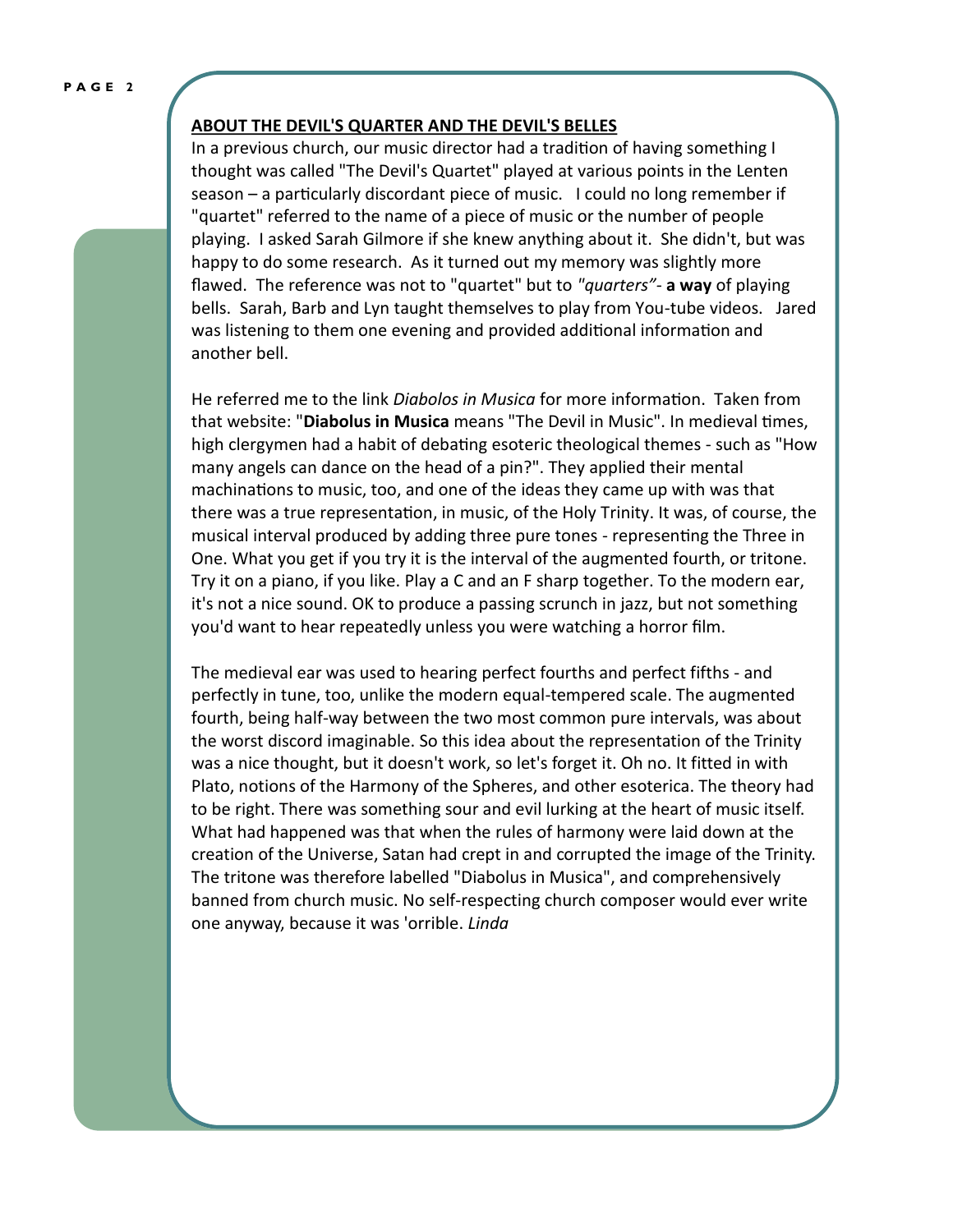# Announcements

## **FROM THE OUTREACH COMMITTEE**

### **Save the Date: Spring Senior Fun day at Vanderkamp June 4th**

The day will start at 9:30 as folks gather with coffee and goodies. Activities will begin at 10 with a prayer and introduction to the day. We have lunch and are ready for home by 4. Everyone is free to do what they choose and that may include just going off and reading a book or putting a

jigsaw puzzle together! More information coming in April.

#### **Bible study**

BIBLE STUDY!! Exciting news! Dr. Even has graciously offered, for the third year in a row, to lead us in four linked sessions. They will be held on the first and third Wednesdays from 1:45 – 3:00 in Women's Lounge during the months of March and April. Linda's subject will be four women in the Old Testament beginning with Dinah. You do not need to have been a member of the Bible Study group to attend or plan to continue in our regular study of the Old Testament although all of us would love to have everyone. If you are interested or have questions, e-mail or call Jackie Meyer [jmeyer@twcny.rr.com](mailto:jmeyer@twcny.rr.com) or 315 632-4267 and she will make sure you have the readings for each of the sessions. It's a warm, welcoming group and Linda's presentations are a special treat.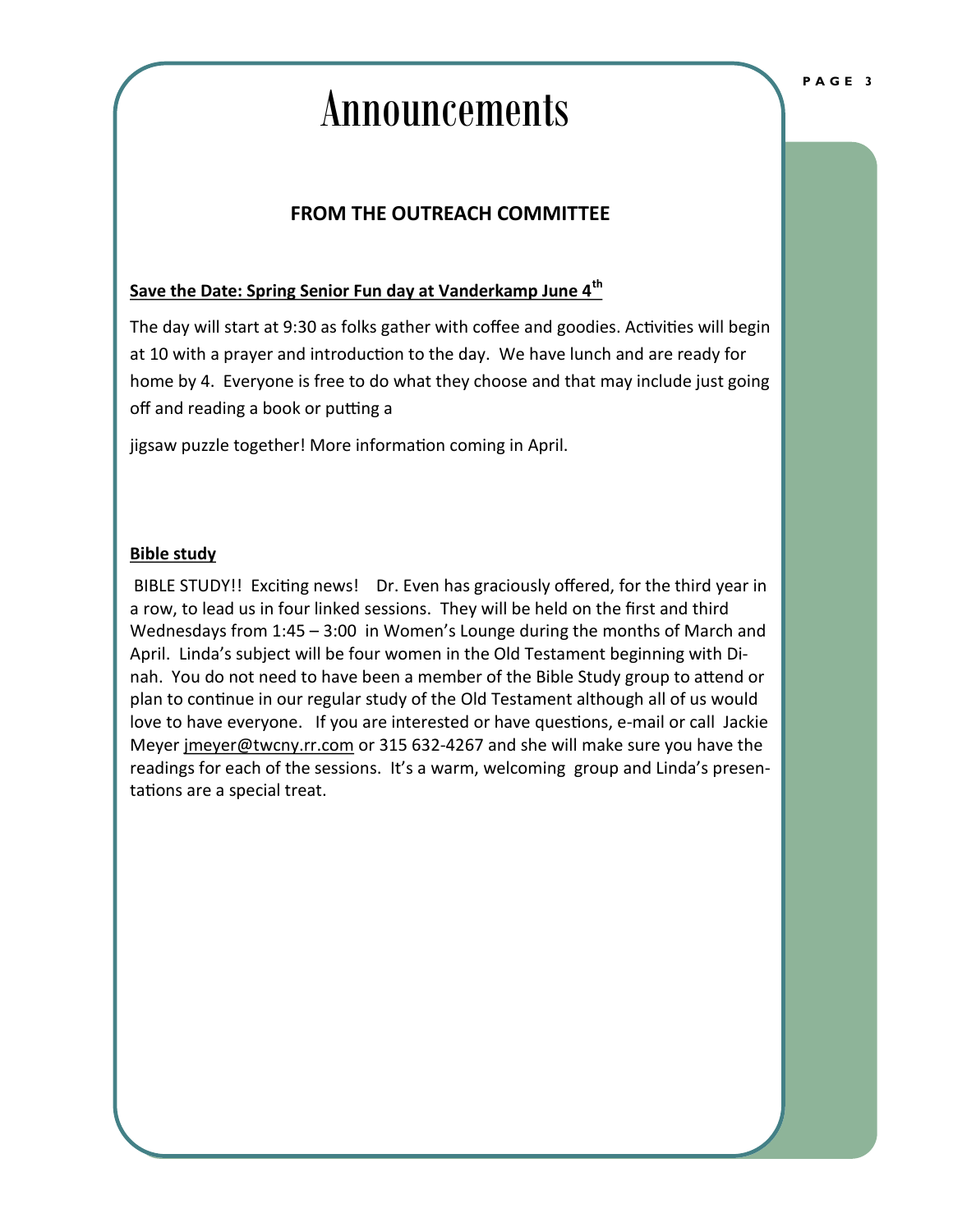# ...More Updates

# **GATHERINGS**

### **Tabitha Women**

Tabitha Women will be meeting Wednesday, March 11th at 7:00 pm. Our own Audubon enthusiast Donna Clutton will be sharing her passion with us for our fine feathered friends. With spring hopefully right around the corner, it would be fun to welcome some of them back into our yards and learn about their habits and habitats! All United Church Women are cordially invited!

### **FROM SUNDAY SCHOOL**

We'd like to thank the Fayetteville/Manlius Food Pantry for a meaningful lesson about food insecurity in our area. As a result, the students are sponsoring a food drive of canned fruit and pasta for Lent. As we know, many people suffer from gluten sensitivity. The Food Pantry has seen a growing need for glutenfree pasta, so a donation of gluten-free would be greatly appreciated.

DATES TO REMEMBER:

March 6: First Friday off-site

March 8, 15, 22, and 29: Sunday School classes

Don't forget to sign-up to teach or assist on the hall bulletin board. Help is always needed.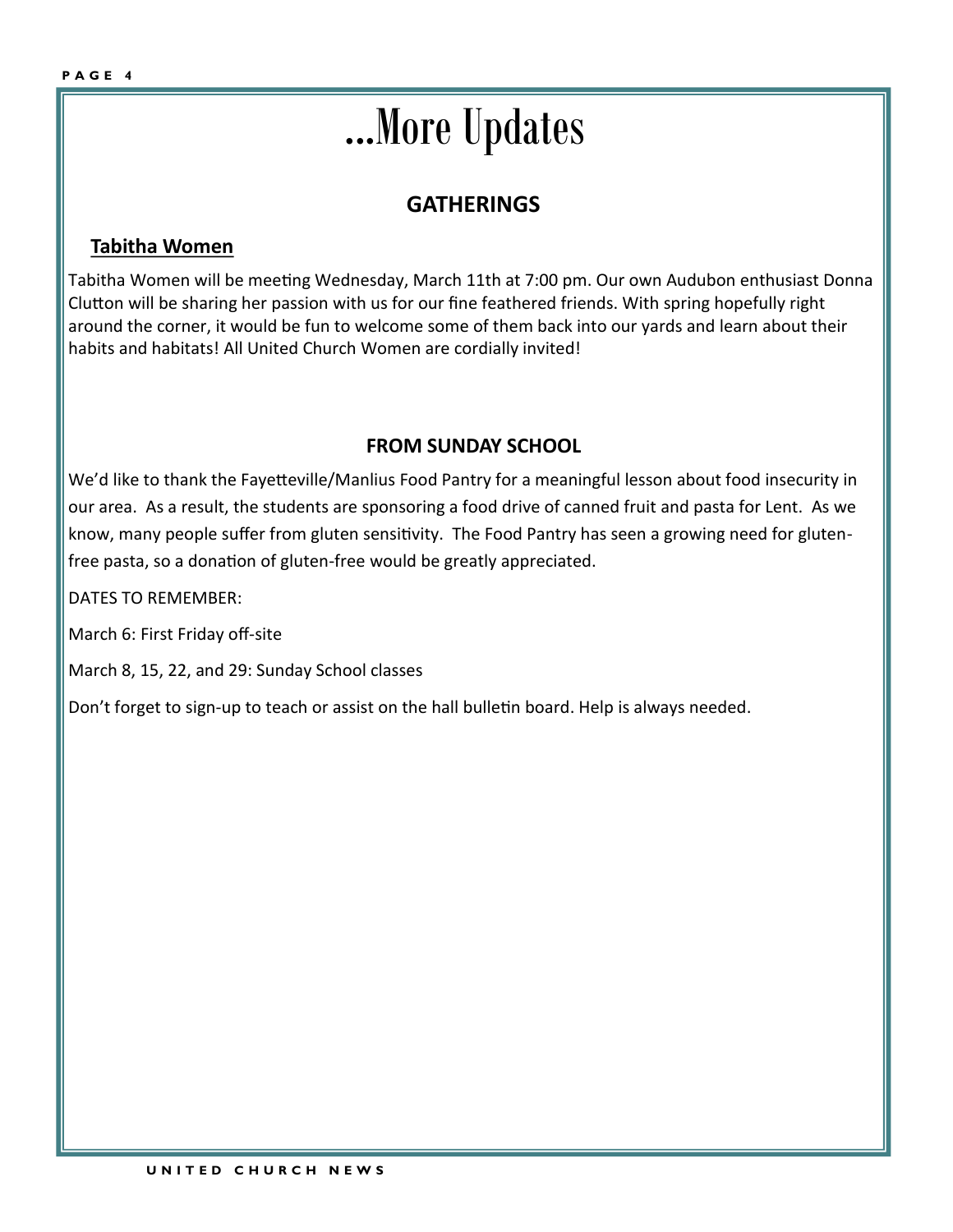# ...More Udpates

# **STEEPLE COFFEE HOUSE**

3/14/2020 -- The Atta Boys

(Contemporary Americana)

3/28/2020 -- The Baby Boomers

(Favorites from the 60's & 70's)

# **UPDATES FROM THE BOARD**



At its February meeting, The Board:

 \*voted to receive Jean Bisha, Margaret Kelly and Barbara Townsend into membership. (They will be re ceived in worship on March 15th.)

\*heard updates from Congregational Care on visiting, flowers to homebound, and the Valentines Potluck.

 \*discussed options and bids on parking lot repair and resealing in the spring with plans to move ahead. \*discussed need for a replacement shed and provider options.

\*received the report that the kitchen passed its health inspection without exception.

 \*completed the detailed communications necessary for the handling of our financial assets by the Invest ment Committee, Treasurer and Asst. Treasurer, providing appropriate authorizations for action.

\*approved the Senior Adult Ministry (SAM) as the beneficiary of the Spring Pops Concert.

 \*Heard of the Sunday School energy around their Food Pantry experience and one result: the Sunday School folk will be overseeing the Lenten weekly food collection focused on providing pasta and canned fruit – the two most needed items by the pantry.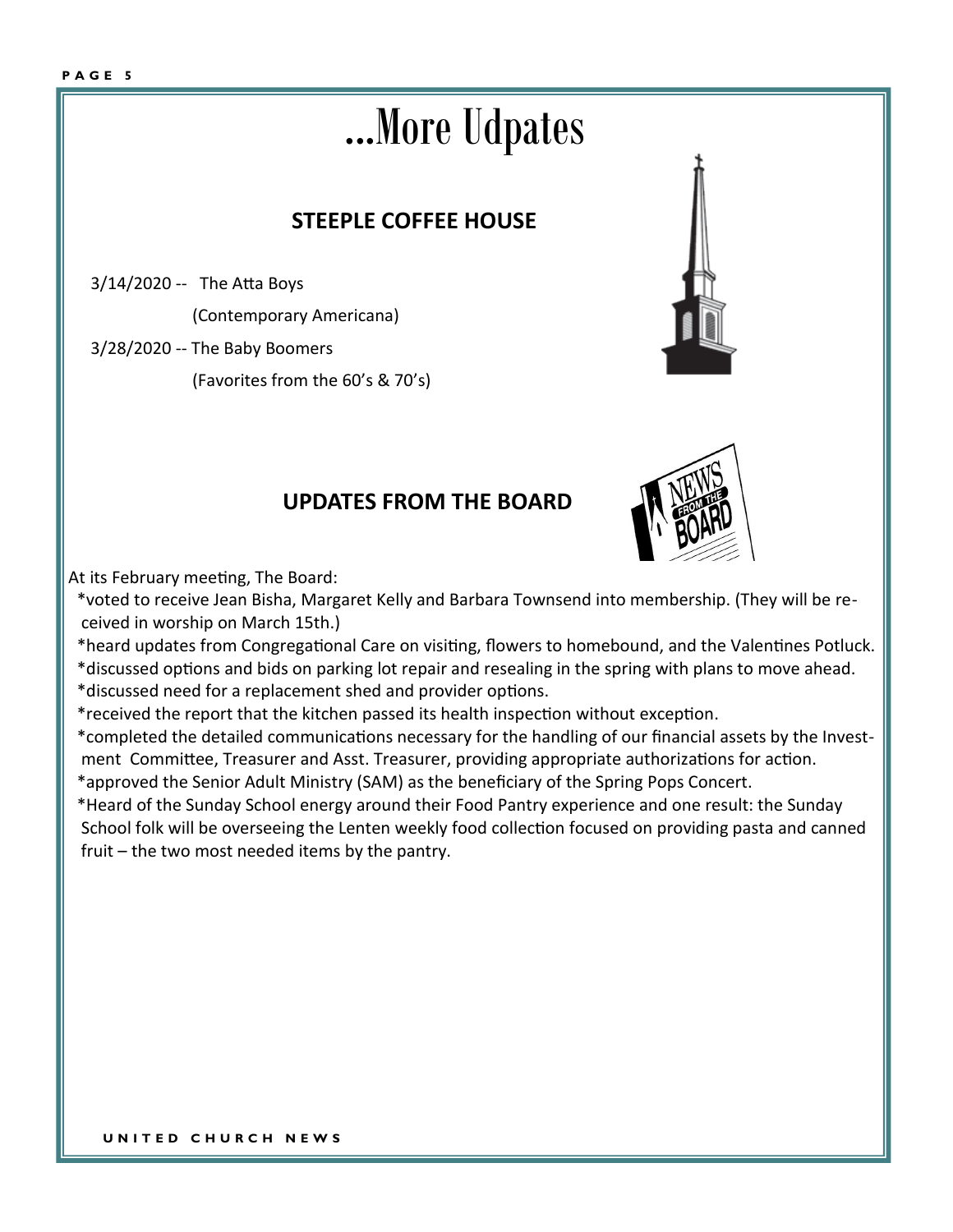

**Sunday, March 1st The Lord's Supper/First Sunday in Lent** 9:30 AM Choir Rehearsal 9:45 AM Nursery Care **10:00 AM Worship (K-12 in worship)** 11:00 AM Fellowship

Monday, March 2nd 7 PM Outreach Committee Meeting—Women's Lounge Wednesday, March 4th 1:45 PM Bible Study Women's Lounge

**Sunday, March 8th 2nd Sunday in Lent**

9:30 AM Choir Rehearsal 9:45 AM Nursery Care **10:00 AM Sunday** 



**School (K-12 begin in worship then depart for Sunday School)** 11:00 AM Fellowship

Tuesday, March 10th 7:00 PM Worship & Spiritual Life – Women's Lounge Wednesday, March 11 7 PM Tabitha – Women's Lounge Saturday, March 14th 7:30 PM Steeple Coffee House-The Atta Boys-Fellowship Hall

**Sunday, March 15 3rd Sunday in Lent** 9:30 AM Choir Rehearsal 9:45 AM Nursery Care **10:00 AM Sunday School (K-12 begin in worship then depart for Sunday School)** 11:00 AM Fellowship

Tuesday, March 17th 7 PM Board Meeting -Women's Lounge



Wednesday, March 18th 1:45 PM Bible Study—

Women's Lounge Thursday, March 19th 7 AM Men's Covenant—Women's Lounge

### **Deadline for Newsletter**

**Sunday, March 22nd 4th Sunday in Lent** 9:30 AM Choir Rehearsal 9:45 AM Nursery Care **10:00 AM Sunday School (K-12 begin in worship then depart for Sunday School)** 11:00 AM Fellowship

Saturday, March 28th 7:30 PM Steeple Coffee House

**Sunday, March 29th 5 th Sunday in Lent** 9:30 AM Choir Rehearsal 9:45 AM Nursery Care **10:00 AM (K-12 remain in Worship)** 11:00 AM Fellowship